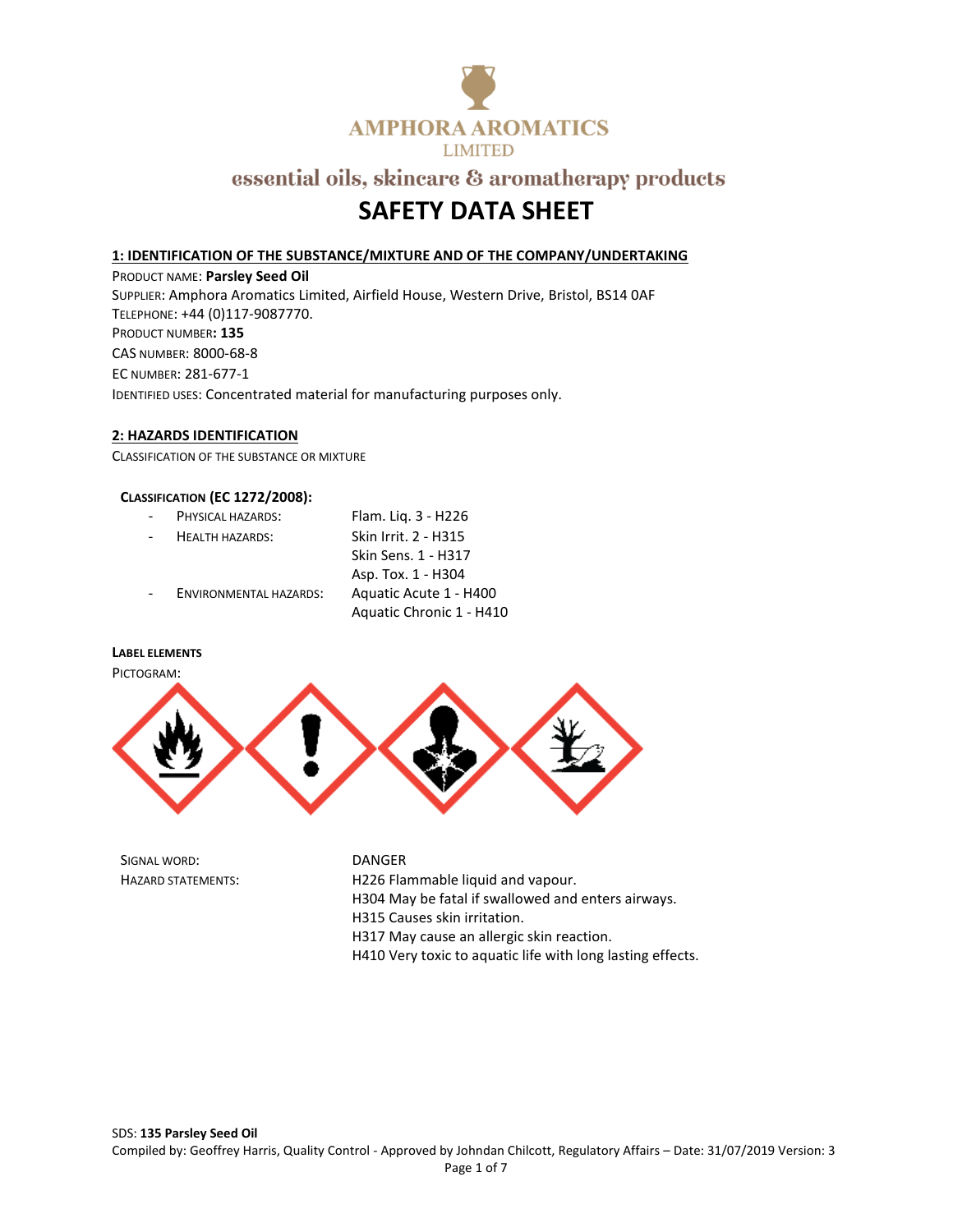

| <b>PRECAUTIONARY STATEMENTS:</b> | P210 Keep away from heat, hot surfaces, sparks, open flames and other              |
|----------------------------------|------------------------------------------------------------------------------------|
|                                  | ignition sources. No smoking.                                                      |
|                                  | P261 Avoid breathing vapour/spray.                                                 |
|                                  | P273 Avoid release to the environment.                                             |
|                                  | P280 Wear protective gloves/protective clothing/eye protection/face<br>protection. |
|                                  | P301+P310 IF SWALLOWED: Immediately call a POISON CENTER/doctor.                   |
|                                  | P303+P361+P353 IF ON SKIN (or hair): Take off immediately all                      |
|                                  | contaminated clothing. Rinse skin with water/shower.                               |
| SUPPLEMENTARY PRECAUTIONARY      | P233 Keep container tightly closed.                                                |
| STATEMENTS:                      | P240 Ground/bond container and receiving equipment.                                |
|                                  | P241 Use explosion-proof electrical equipment.                                     |
|                                  | P242 Use only non-sparking tools.                                                  |
|                                  | P243 Take precautionary measures against static discharge.                         |
|                                  | P264 Wash contaminated skin thoroughly after handling.                             |
|                                  | P272 Contaminated work clothing should not be allowed out of the<br>workplace.     |
|                                  | P302+P352 IF ON SKIN: Wash with plenty of water.                                   |
|                                  | P321 Specific treatment (see medical advice on this label).                        |
|                                  | P331 Do NOT induce vomiting.                                                       |
|                                  | P332+P313 If skin irritation occurs: Get medical advice/attention.                 |
|                                  | P333+P313 If skin irritation or rash occurs: Get medical                           |
|                                  | advice/attention.                                                                  |
|                                  | P362+P364 Take off contaminated clothing and wash it before reuse.                 |
|                                  | P370+P378 In case of fire: Use foam, carbon dioxide, dry powder or                 |
|                                  | water fog to extinguish.                                                           |
|                                  | P391 Collect spillage.                                                             |
|                                  | P403+P235 Store in a well-ventilated place. Keep cool.                             |
|                                  | P405 Store locked up.                                                              |
|                                  | P501 Dispose of contents/container in accordance with national                     |
|                                  | regulations.                                                                       |
| CONTAINS:                        | Pin-2(3)-ene (Alpha-Pinenes), Pin-2(10)-ene (Beta-Pinenes)                         |

### **3: COMPOSITION/INFORMATION ON INGREDIENTS**

| 10-30% PIN-2(3)-ENE (ALPHA-PINENES) |                          |
|-------------------------------------|--------------------------|
| CAS number: 80-56-8                 | EC number: 201-291-9     |
| M factor (Acute)                    | 1                        |
| M factor (Chronic)                  | 1                        |
| Classification                      | Flam. Lig. 3 - H226      |
|                                     | Skin Irrit. 2 - H315     |
|                                     | Skin Sens. 1B - H317     |
|                                     | Asp. Tox. 1 - H304       |
|                                     | Aquatic Acute 1 - H400   |
|                                     | Aquatic Chronic 1 - H410 |
|                                     |                          |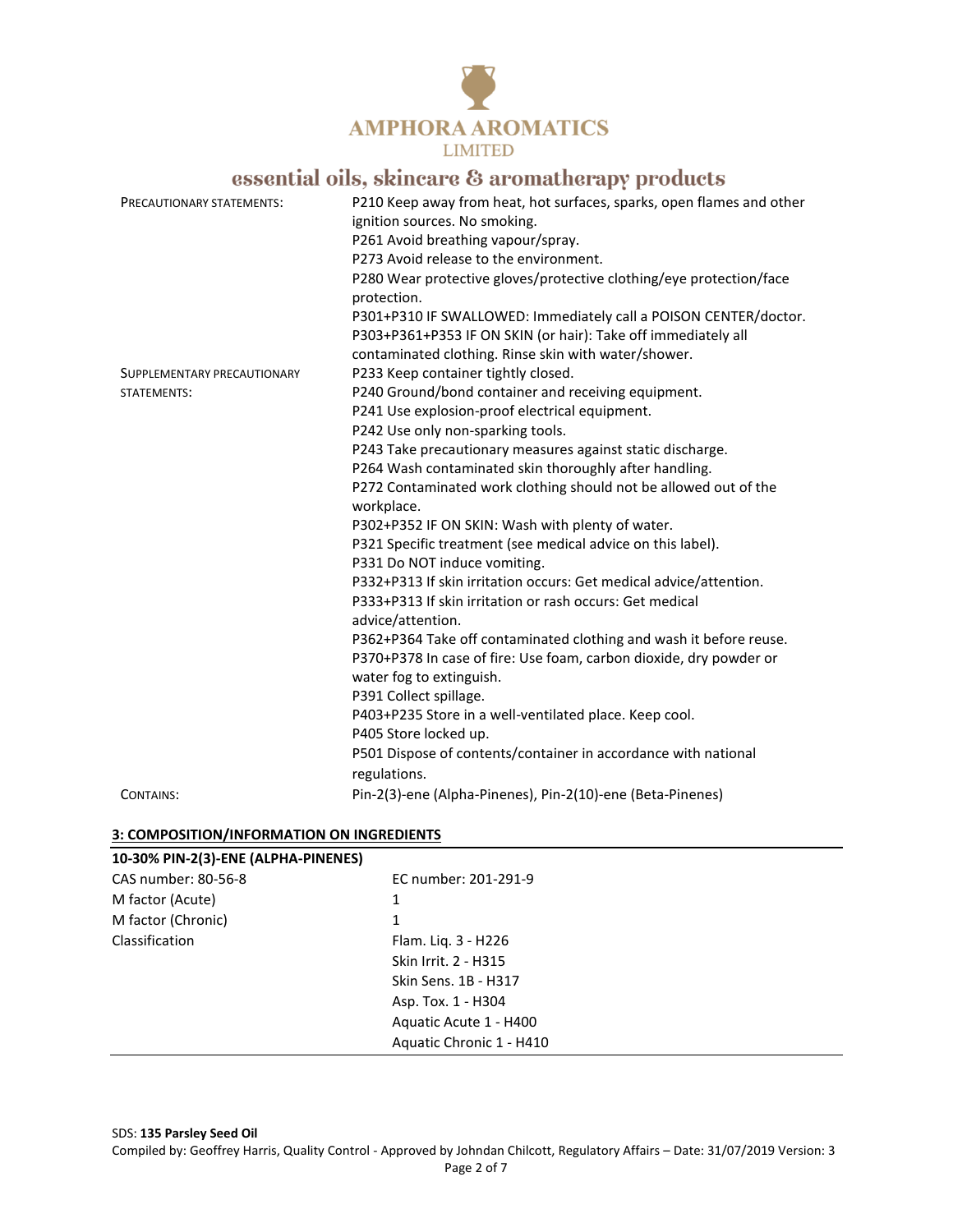

## **10-30% PIN-2(10)-ENE (BETA-PINENES)**

M factor (Acute) 1 M factor (Chronic) 1

CAS number: 127-91-3 EC number: 204-872-5 Classification Flam. Liq. 3 - H226 Skin Irrit. 2 - H315 Skin Sens. 1B - H317 Asp. Tox. 1 - H304 Aquatic Acute 1 - H400 Aquatic Chronic 1 - H410

The Full Text for all R-Phrases and Hazard Statements are Displayed in Section 16.

## **4: FIRST AID MEASURES**

| INHALATION:                 | Move affected person to fresh air at once. Get medical attention if  |
|-----------------------------|----------------------------------------------------------------------|
|                             | any discomfort continues.                                            |
| INGESTION:                  | Rinse mouth thoroughly with water. Give plenty of water to drink.    |
|                             | Get medical attention immediately.                                   |
| SKIN CONTACT:               | Remove contaminated clothing immediately and wash skin with soap     |
|                             | and water. Get medical attention if symptoms are severe or persist   |
|                             | after washing.                                                       |
| EYE CONTACT:                | Remove any contact lenses and open eyelids wide apart. Rinse         |
|                             | immediately with plenty of water. Continue to rinse for at least 15  |
|                             | minutes. Get medical attention if any discomfort continues.          |
| <b>GENERAL INFORMATION:</b> | Persons suffering from asthma, eczema or skin problems should avoid  |
|                             | contact, including dermal contact, with this product. See Section 11 |
|                             | for additional information on health hazards.                        |
| NOTES FOR THE DOCTOR:       | No specific recommendations.                                         |
|                             |                                                                      |

#### **5: FIREFIGHTING MEASURES**

| EXTINGUISHING MEDIA RECOMMENDED:               | Extinguish with the following media: Foam, carbon dioxide or dry<br>powder. |
|------------------------------------------------|-----------------------------------------------------------------------------|
| UNSUITABLE EXTINGUISHING MEDIA:                | Water.                                                                      |
| SPECIFIC HAZARDS:                              | Toxic gases or vapours.                                                     |
| <b>PROTECTIVE ACTIONS DURING FIREFIGHTING:</b> | Containers close to fire should be removed or cooled with water.            |
| SPECIAL PROTECTIVE EQUIPMENT FOR               | Wear positive-pressure self-contained breathing apparatus (SCBA)            |
| <b>FIREFIGHTERS:</b>                           | and appropriate protective clothing.                                        |
|                                                |                                                                             |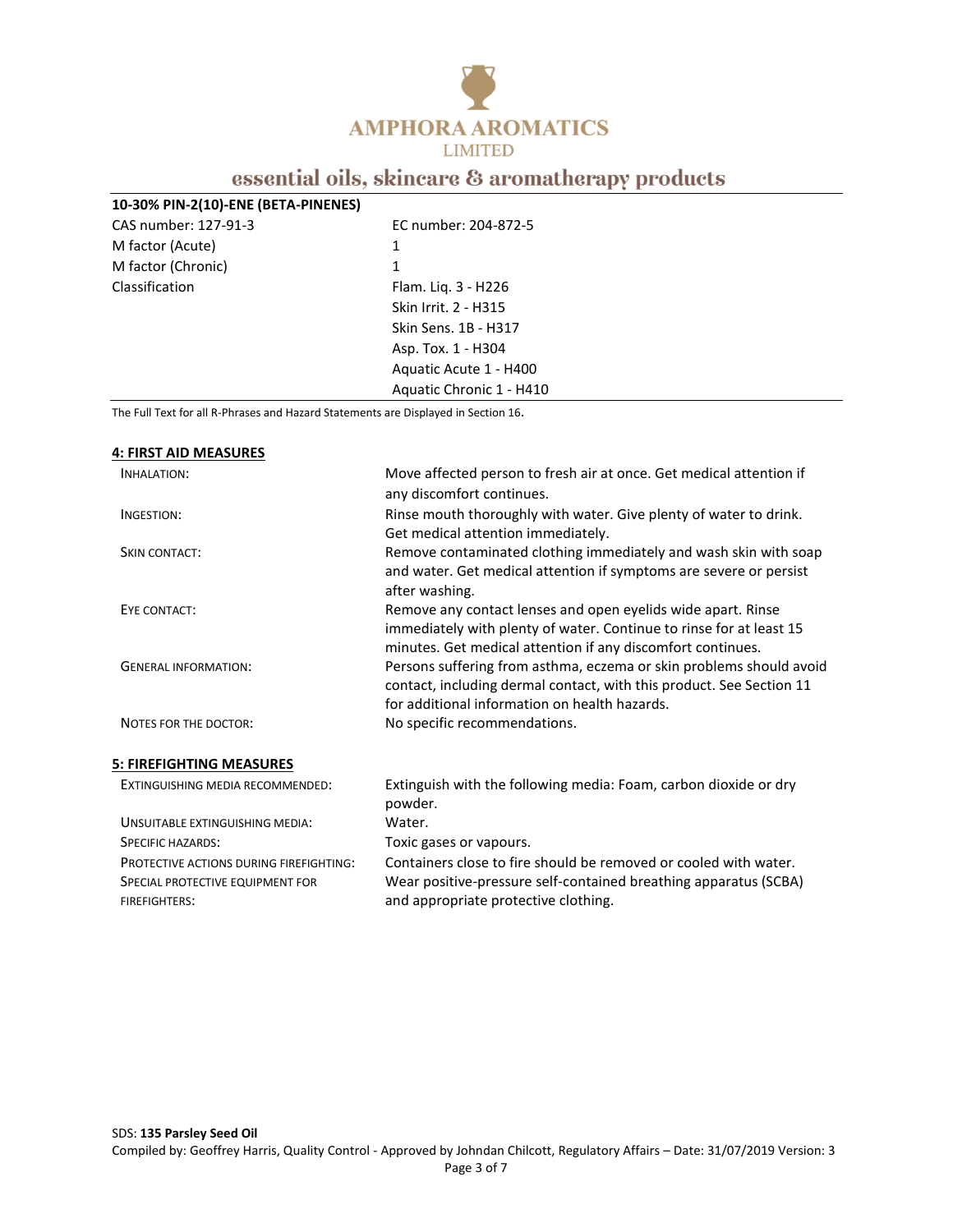

## **6: ACCIDENTAL RELEASE MEASURES**

| PERSONAL PRECAUTIONS:              | Wear suitable protective equipment, including gloves, goggles/face<br>shield, respirator, boots, clothing or apron, as appropriate. No<br>smoking, sparks, flames or other sources of ignition near spillage.                                                                                                                                                                                                                                                                                                                              |  |
|------------------------------------|--------------------------------------------------------------------------------------------------------------------------------------------------------------------------------------------------------------------------------------------------------------------------------------------------------------------------------------------------------------------------------------------------------------------------------------------------------------------------------------------------------------------------------------------|--|
| <b>ENVIRONMENT PRECAUTIONS:</b>    | Do not discharge into drains or watercourses or onto the ground.                                                                                                                                                                                                                                                                                                                                                                                                                                                                           |  |
| CLEANING UP METHODS FOR SPILLAGES: | Keep combustible materials away from spillage. Eliminate all sources<br>of ignition. Provide adequate ventilation. Contain and absorb spillage<br>with sand, earth or other non-combustible material. The<br>contaminated absorbent may pose the same hazard as the spilled<br>material. Collect and place in suitable waste disposal containers and<br>seal securely. Label the containers containing waste and<br>contaminated materials and remove from the area as soon as<br>possible. Wash thoroughly after dealing with a spillage. |  |
| 7: HANDLING AND STORAGE            |                                                                                                                                                                                                                                                                                                                                                                                                                                                                                                                                            |  |
| <b>USAGE PRECAUTIONS:</b>          | Wear protective clothing as described in Section 8 of this safety<br>data sheet. Avoid contact with skin, eyes and clothing.                                                                                                                                                                                                                                                                                                                                                                                                               |  |
| <b>OCCUPATIONAL HYGIENE:</b>       | Do not eat, drink or smoke when using this product. Wash at the<br>end of each work shift and before eating, smoking and using the<br>toilet.                                                                                                                                                                                                                                                                                                                                                                                              |  |
| <b>STORAGE PRECAUTIONS:</b>        | Store in tightly-closed, original container in a dry, cool and well-<br>ventilated place. Keep away from heat, sparks and open flame.<br>Protect from freezing and direct sunlight.                                                                                                                                                                                                                                                                                                                                                        |  |

### **8: EXPOSURE CONTROLS/PERSONAL PROTECTION**



APPROPRIATE ENGINEERING CONTROLS: Provide adequate ventilation.

| EYE/FACE PROTECTION:                    | Eyewear complying with an approved standard should be worn if a<br>risk assessment indicates eye contact is possible. The following                                                                           |
|-----------------------------------------|---------------------------------------------------------------------------------------------------------------------------------------------------------------------------------------------------------------|
| <b>HAND PROTECTION:</b>                 | protection should be worn: Chemical splash goggles or face shield.<br>Chemical-resistant, impervious gloves complying with an approved<br>standard should be worn if a risk assessment indicates skin contact |
|                                         | is possible.                                                                                                                                                                                                  |
| OTHER SKIN AND BODY PROTECTION:         | Wear appropriate clothing to prevent any possibility of skin<br>contact. Wear apron or protective clothing in case of contact.                                                                                |
| <b>HYGIENE MEASURES:</b>                | No specific hygiene procedures recommended but good personal<br>hygiene practices should always be observed when working with<br>chemical products.                                                           |
| <b>RESPIRATORY PROTECTION:</b>          | No specific recommendations. Respiratory protection may be<br>required if excessive airborne contamination occurs.                                                                                            |
| <b>ENVIRONMENTAL EXPOSURE CONTROLS:</b> | Residues and empty containers should be taken care of as<br>hazardous waste according to local and national provisions.                                                                                       |

#### SDS: **135 Parsley Seed Oil**

Compiled by: Geoffrey Harris, Quality Control - Approved by Johndan Chilcott, Regulatory Affairs – Date: 31/07/2019 Version: 3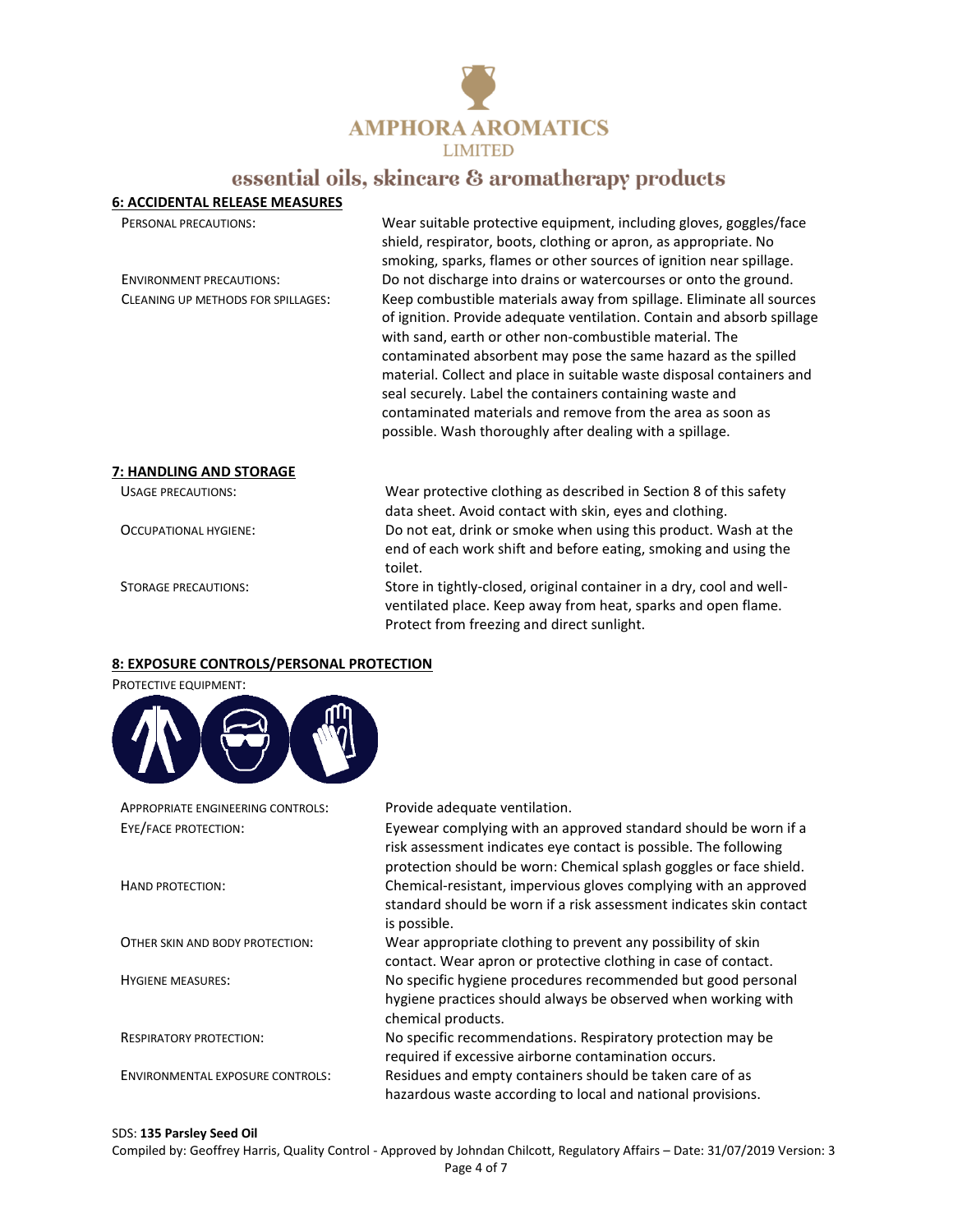

## **9: PHYSICAL AND CHEMICAL PROPERTIES**

| APPEARANCE:<br>COLOUR:<br>ODOUR:<br><b>FLASH POINT °C:</b><br>SPECIFIC GRAVITY @ 20°C:<br>REFRACTIVE INDEX @ 20°C: | Liquid.<br>Light (or pale) Yellow.<br>Characteristic.<br>$\geq 50^{\circ}$ C<br>$\degree$ 1.055 @ 20 $\degree$ C<br>$~^{\circ}$ 1.518 @ 20 $^{\circ}$ C |
|--------------------------------------------------------------------------------------------------------------------|---------------------------------------------------------------------------------------------------------------------------------------------------------|
| <b>10: STABILITY AND REACTIVITY</b>                                                                                |                                                                                                                                                         |
| <b>REACTIVITY:</b>                                                                                                 | There are no known reactivity hazards associated with this<br>product.                                                                                  |
| STABILITY:                                                                                                         | Stable at normal ambient temperatures.                                                                                                                  |
| POSSIBILITY OF HAZARDOUS REACTIONS:                                                                                | Will not polymerise.                                                                                                                                    |
| CONDITIONS TO AVOID:                                                                                               | Avoid heat, flames and other sources of ignition.                                                                                                       |
| INCOMPATIBLE MATERIALS:                                                                                            | Strong oxidising agents. Strong acids. Strong alkalis.                                                                                                  |
| HAZARDOUS DECOMPOSITION PRODUCTS:                                                                                  | Thermal decomposition or combustion may liberate carbon oxides<br>and other toxic gases or vapours.                                                     |
| <b>11: TOXICOLOGICAL INFORMATION</b>                                                                               |                                                                                                                                                         |
| <b>SKIN CONTACT:</b>                                                                                               | Causes skin irritation. May cause an allergic skin reaction.                                                                                            |
| INGESTION:                                                                                                         | May be fatal if swallowed and enters airways.                                                                                                           |
| TOXICOLOGICAL INFORMATION ON INGREDIENTS.                                                                          |                                                                                                                                                         |
| PIN-2(3)-ENE (ALPHA-PINENES)                                                                                       |                                                                                                                                                         |
| <b>ACUTE TOXICITY - ORAL</b>                                                                                       |                                                                                                                                                         |
| ATE oral (mg/kg)                                                                                                   | 3,500.0                                                                                                                                                 |
|                                                                                                                    |                                                                                                                                                         |
| <b>12: ECOLOGICAL INFORMATION</b><br>ECOTOXICITY:                                                                  | Very toxic to aquatic life with long lasting effects.                                                                                                   |
| PERSISTENCE AND DEGRADABILITY:                                                                                     | The product is expected to be biodegradable.                                                                                                            |
| BIOACCUMULATIVE POTENTIAL:                                                                                         | The product does not contain any substances expected to be                                                                                              |
|                                                                                                                    | bioaccumulating.                                                                                                                                        |
| <b>MOBILITY IN SOIL:</b>                                                                                           | The product is insoluble in water.                                                                                                                      |
| <b>RESULTS OF PBT AND VPVB ASSESSMENT:</b>                                                                         | This product does not contain any substances classified as PBT or                                                                                       |
|                                                                                                                    | vPvB.                                                                                                                                                   |
| <b>ECOLOGICAL INFORMATION ON INGREDIENTS.</b>                                                                      |                                                                                                                                                         |
| PIN-2(3)-ENE (ALPHA-PINENES)                                                                                       |                                                                                                                                                         |
| <b>ACUTE AQUATIC TOXICITY</b>                                                                                      |                                                                                                                                                         |
| $LE(C)_{50}$                                                                                                       | $0.1 < L(E)$ C50 ≤ 1                                                                                                                                    |
| M factor (Acute)                                                                                                   | 1                                                                                                                                                       |
| <b>CHRONIC AQUATIC TOXICITY</b>                                                                                    |                                                                                                                                                         |
| M factor (Chronic)                                                                                                 | 1                                                                                                                                                       |

SDS: **135 Parsley Seed Oil** Compiled by: Geoffrey Harris, Quality Control - Approved by Johndan Chilcott, Regulatory Affairs – Date: 31/07/2019 Version: 3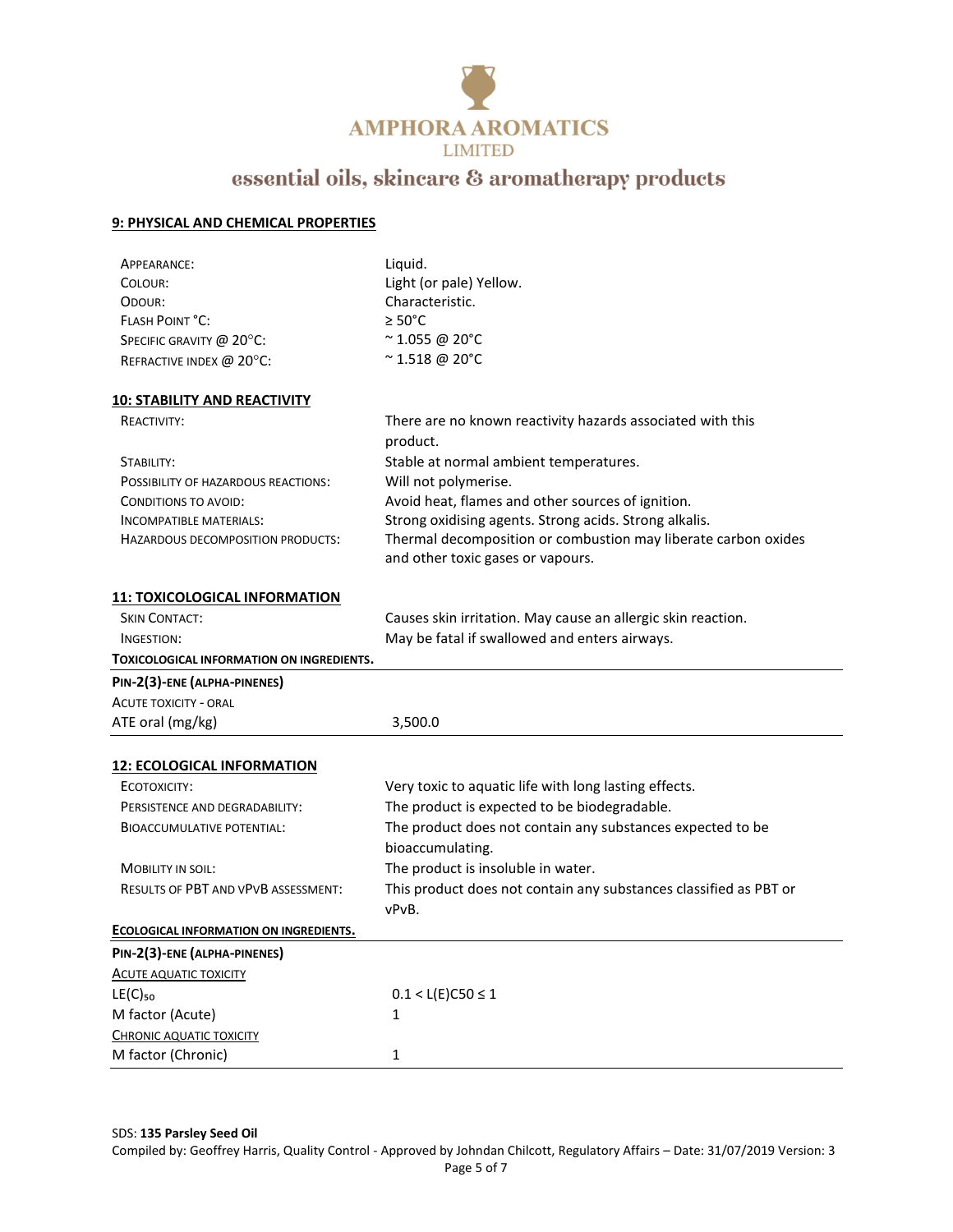

| PIN-2(10)-ENE (BETA-PINENES)                                                |                                                                                                      |  |
|-----------------------------------------------------------------------------|------------------------------------------------------------------------------------------------------|--|
| <b>ACUTE AQUATIC TOXICITY</b>                                               |                                                                                                      |  |
| $LE(C)_{50}$                                                                | $0.1 < L(E)$ C50 ≤ 1                                                                                 |  |
| M factor (Acute)                                                            | $\mathbf{1}$                                                                                         |  |
| <b>CHRONIC AQUATIC TOXICITY</b>                                             |                                                                                                      |  |
| M factor (Chronic)                                                          | 1                                                                                                    |  |
| <b>13: DISPOSAL CONSIDERATIONS</b>                                          |                                                                                                      |  |
| <b>DISPOSAL METHODS:</b>                                                    | Dispose of waste product or used containers in accordance with                                       |  |
|                                                                             | local regulations.                                                                                   |  |
| <b>14: TRANSPORT INFORMATION</b>                                            |                                                                                                      |  |
| UN No. (ADR/RID/IMDG/ICAO/ADN):                                             | 1169                                                                                                 |  |
| <b>PROPER SHIPPING NAME:</b>                                                |                                                                                                      |  |
| PROPER SHIPPING NAME                                                        | EXTRACTS, AROMATIC, LIQUID                                                                           |  |
| (ADR/RID/ICAO/ADN):                                                         |                                                                                                      |  |
| PROPER SHIPPING NAME (IMDG):                                                | EXTRACTS, AROMATIC, LIQUID (CONTAINS PIN-2(3)-ENE (ALPHA-<br>PINENES), PIN-2(10)-ENE (BETA-PINENES)) |  |
| <b>TRANSPORT HAZARD CLASS(ES):</b>                                          |                                                                                                      |  |
| ADR/RID/ADN CLASS:<br>$\overline{\phantom{a}}$                              | 3                                                                                                    |  |
| <b>ADR/RID/ADN CLASSIFICATION</b>                                           | F <sub>1</sub>                                                                                       |  |
| CODE:                                                                       |                                                                                                      |  |
| ADR/RID LABEL:                                                              | 3                                                                                                    |  |
| <b>IMDG CLASS:</b>                                                          | 3                                                                                                    |  |
| ICAO CLASS/DIVISION:<br>$\overline{\phantom{a}}$                            | 3                                                                                                    |  |
| <b>ADN CLASS:</b><br>$\blacksquare$                                         | 3                                                                                                    |  |
| <b>PACKING GROUP:</b><br>ADR/RID/ADN PACKING GROUP:                         | Ш                                                                                                    |  |
| <b>IMDG PACKING GROUP:</b>                                                  | Ш                                                                                                    |  |
| <b>ADN PACKING GROUP:</b>                                                   | III                                                                                                  |  |
| <b>ICAO PACKING GROUP:</b>                                                  | Ш                                                                                                    |  |
| <b>ENVIRONMENTAL HAZARDS:</b>                                               | Environmentally hazardous<br>substance/marine pollutant                                              |  |
| TRANSPORT IN BULK ACCORDING TO ANNEX II<br>OF MARPOL73/78 AND THE IBC CODE: | Not applicable.                                                                                      |  |

| OF IVIAILE OLI 37 76 AND THE IDC CODE. |            |
|----------------------------------------|------------|
| <b>SPECIAL PRECAUTIONS FOR USER</b>    |            |
| EMS:                                   | $F-E, S-D$ |
| <b>ADR TRANSPORT CATEGORY:</b>         | 3          |
| <b>EMERGENCY ACTION CODE:</b>          | 3Υ         |
| <b>HAZARD IDENTIFICATION NUMBER</b>    | 30         |
| $(ADR/RID)$ :                          |            |
| TUNNEL RESTRICTION CODE:               | (D/E)      |